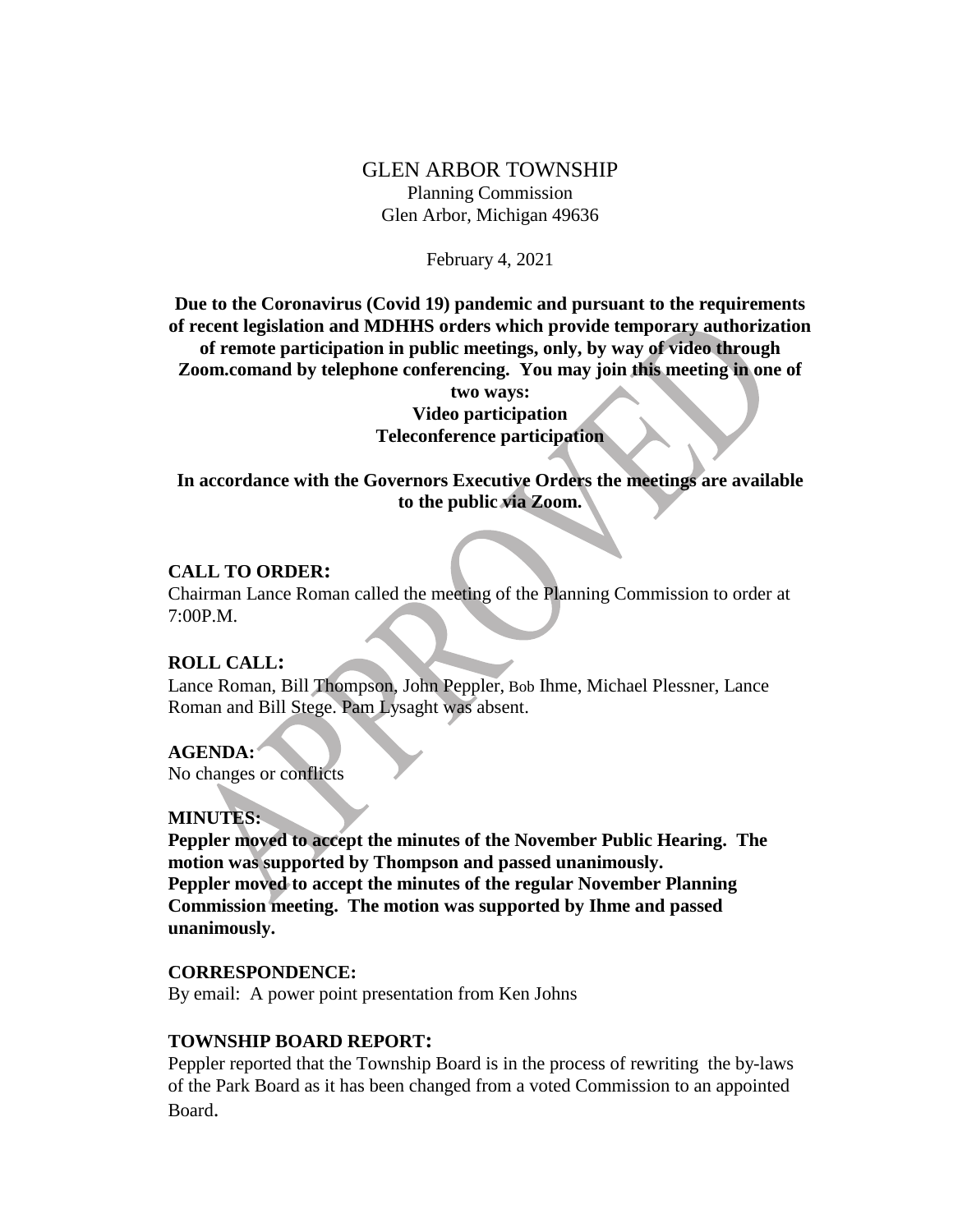The Township Board is also working with the Cemetery Committee and following the survey work for the trail extension and bypass connector to the Northeast side of the Homestead property.

#### **ZONING ADMINISTRATORS REPORT:**

Cypher: Review of County Planning Commission regarding proposed re-zoning of Bramer property request:

Cypher received updated information from the County Planning that was not available at the time of the Zoning request in November. The information included a future land use map from 2002 to 2008 and also an existing zoning map that is not dated but is covering the same time period. "The review took about two months with a lot of help from our Clerk, Pam Laureto and our Supervisor, Tom Laureto, our Chairman and myself. A lot of different information was uncovered. The old Millside was caught up in the proposed 2007 series of amendments which were a total of 9. The Amendment was related to the rezoning of Recreational to R2 which essentially was set up to rezone Woodstone and Millside site condominiums. There was no specific file regarding the zoning request other than older on sight documents that were uncovered recently in achieved word processing files. There was no discussion in the minutes of the Township's Planning Commission meetings other than the Millside and Woodstone projects. In summary the history of the timeline of the Old Mill rezoning. In 1987 the Township Board approved the rezoning to Recreational to allow the controversial Homestead Golf Course. A file on that project was found with legal notices which was approved by a special election which was driven by a referendum. The rezoning passed almost two to one to support the Board's decision. The year 2000 the Homestead owner requested a zoning amendment to add museums to the recreational zoning district. There was complete documentation that all the requirements were filed and it was approved by the Township Board. This has always been in place and was never modified or changed. In 2002 there was a proposed zoning amendment to rezone certain properties in the area of the old Mill from R3 to R1. The Homestead owner protested to preserve the zoning of certain properties. Our zoning even back in 2002 was called the tiered approach to allow uses within the Recreational zoning to allow anything within R4 R3 R2 R1. The requirements were followed. The zoning map has been updated since 1987 and those are the maps that show the future land use map the Old Mill and the Bramer properties and the existing zoning map. The future land use map clearly shows that the Bramer property and the Old Mill was listed for Recreational. Existing zoning map the Bramer property was zoned separately from the Old Mill. The Old Mill at that time was recreational. 2006-2007 an effort to rezone and change up to 9 amendments for the zoning ordinance. That included taking single family dwellings out of the commercial zoning district. They were structured separately and the effort to rezone was described as Millstone and condo projects as R2 was put through the task and the rezoning process. The Millside condo plan clearly shows a boundary line that is described also and the Old Mill itself is not included in that boundary. In discussions with Trudy Galla, the Planning Chair, the owner of the Homestead, Bob Kuras, and others it was never intended to be in the rezoning of Woodstone and Millside. After reviewing all the data including all the information archived which was provided by Trudy Galla and also included the future land use map and existing land use map.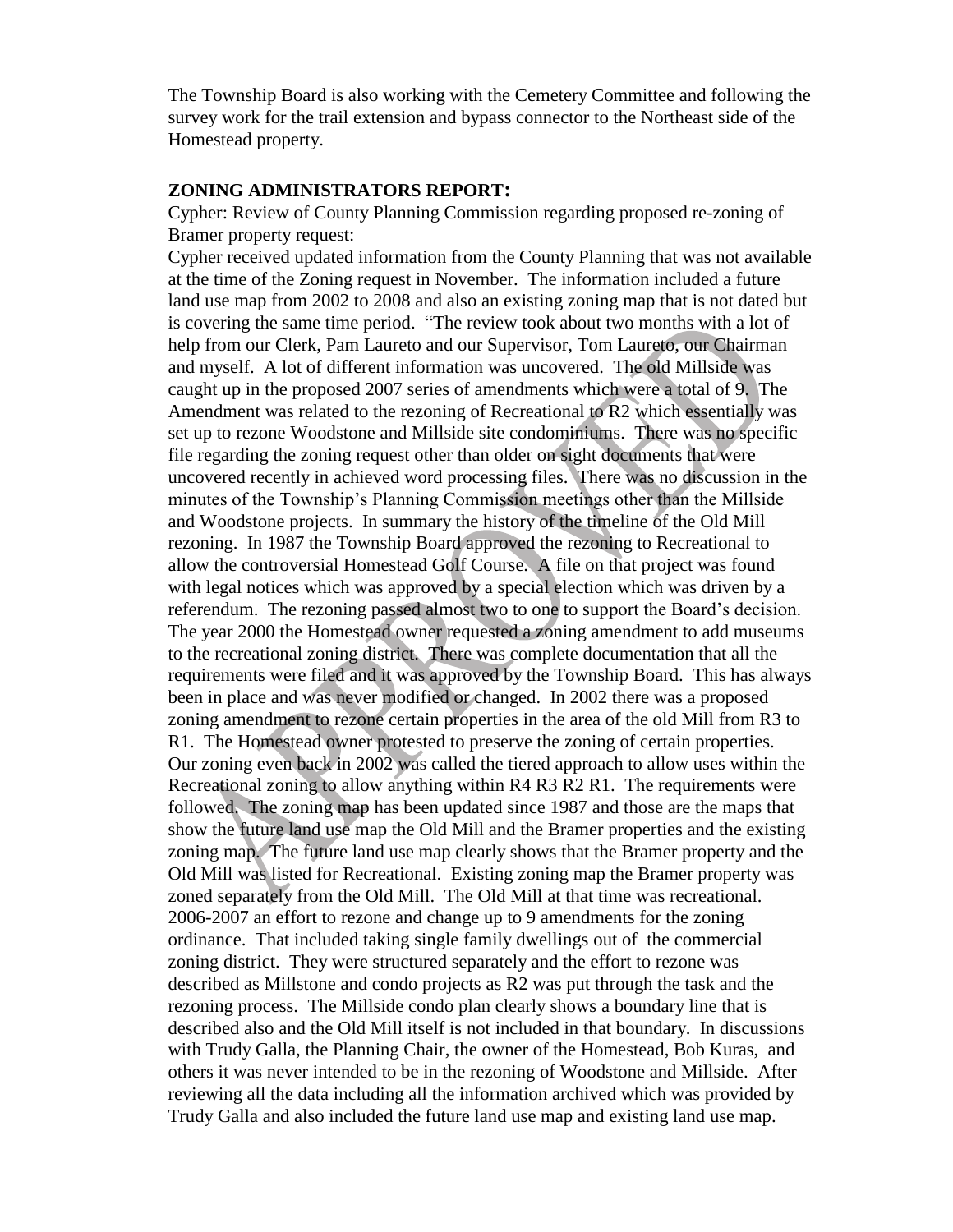Mr. Kuras never received a notice. We found old word processing sheets and sample letters that were put together but no confirmation that they were ever sent out. It is determined that the rezoning amendment was not properly carried out and was never intended to include the Old Mill I have been unable to locate with the help of the Planning Chair, the Clerk and the Township Supervisor any of the documents which is a direct violation Michigan Zoning Enabling Act and Open Meetings Act for retention of documents that the State of Michigan has for Zoning and Planning purposes. There is no mention whatsoever of the Old Mill in any public meetings of the Glen Arbor Township Planning Commission, County Planning Commission or the Township Board. In 2013 when this matter was brought up again by the owner of the Homestead, Mr. Kuras and his Vice President Shirley Debelac, we looked at the information that was available. We looked at the rezoning of the museum. Mr. Kuras stated that he would have acted like he did in 2002 knowing that property was included in the zoning request.

2018 I also confirmed Recreational zoning for the Homestead owner and Turner Booth based on information available at the time. No official zoning map but a pretty picture that is on the wall of the Township meeting room.

In October of 2020, after working with Mr. Booth for over two years, the owner applies for site plan review for a museum at the Old Mill site and it was approved at the November Planning meeting after the Public Hearing and the Planning Commission also approved the rezoning of the adjoining Bramer property as Recreational. The Bramer property was never rezoned specifically to Recreational zoning. It shows up on future land use maps so that was the intention at the time but it was never rezoned. November 2020 Leelanau Planning Commission has a meeting to review zoning amendment of Bramer parcel. Confusion ensues due to the absence of certain records relating to Glen Arbor zoning classifications. Ultimately those were found by the Director of Planning when she went back to 2006 and 2007 and 2002 and found the information. There was no knowing intent by anybody at the County level to create the confusion. Since that time myself, the Clerk, Supervisor, and Planning Chair have searched for the documents and there is no sign of them anywhere in the Township Office other than the older word processing documents. Nothing was ever signed, sealed or confirmed as relating to the 300 feet letters. It was determined that the 2006-2007 Zoning Amendment included a scrivener's error and was not properly carried out."

## **PLANNING COMMISSION COMMENTS:**

Ihme: "When updating Master Plan we had noticed a few differences in our zoning and the County site's zoning and we tried to prioritize it and correct it" Cypher: "The Township Planning Commission should review the 2007 proposed amendment and make the appropriate changes as they see fit."

Roman: "Every time we have a rezoning to a different zoning district, we supply the County Planning Commission information and they give it to the proper people that change the maps. We have no confirmation that things have been updated. We need some methodology to confirm updates. I will notice after six months that the changes have not been made."

"The County does not have the resources to update something immediately when you give them changes. There is the catchall that the maps do not get updated. We should take it up as a project to make sure all our zoning maps are fresh."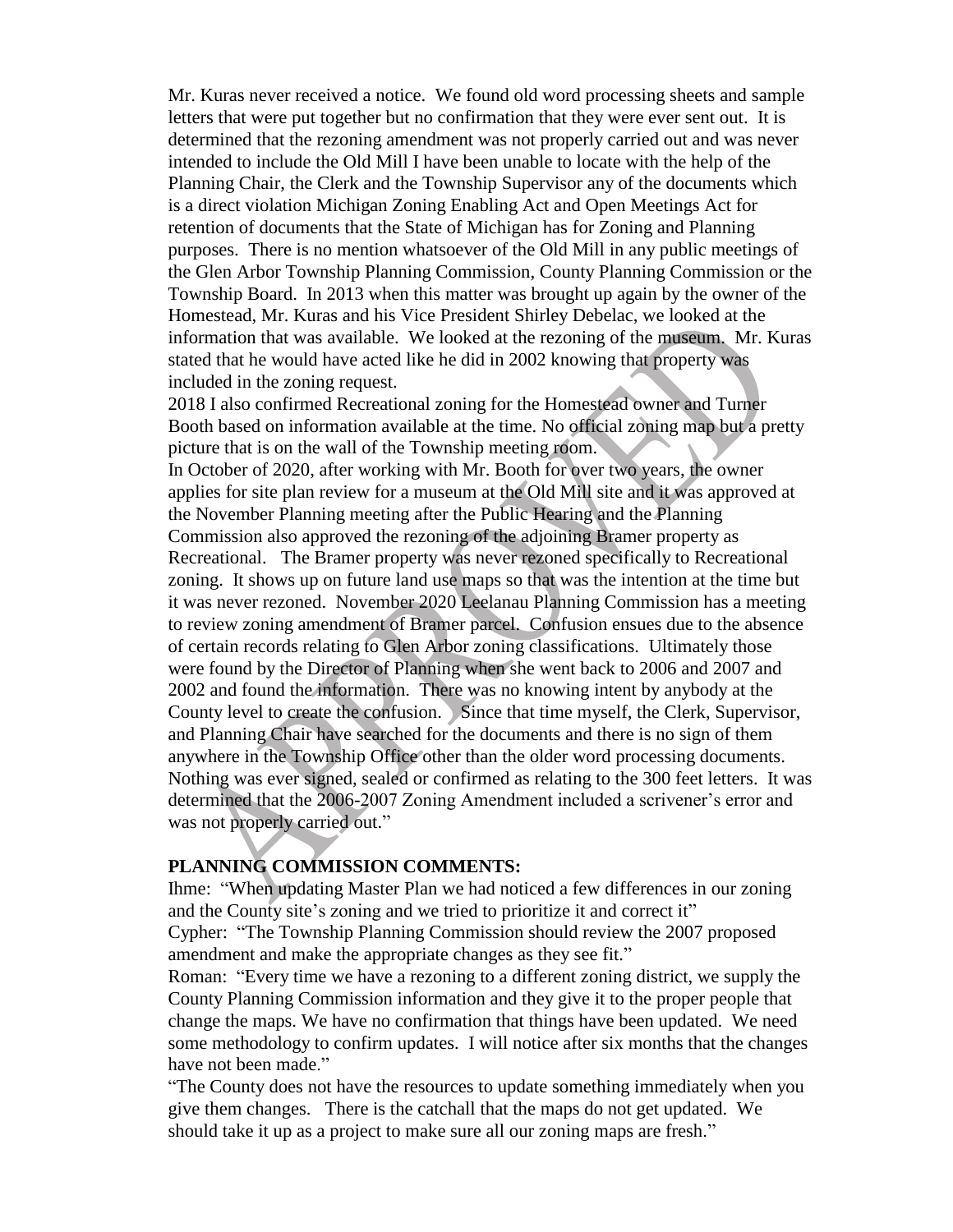Cypher: "I would like to work with the Assessor to update partial maps because there has been boundary line adjustments, land divisions, and things like that over the years that have not been reflected. Get that done first and then beyond that the existing land use map from 2006 and the one that is on the wall. Finalize with a signature that this is the official zoning map."

Roman: "We had a problem several years ago that we had a piece of property that was straddling two zoning districts. It took a couple of years to resolve the issue and that was the last time that I remember that we have gone through all the maps." Cypher: "If a member of the planning commission would be a part of that and we would welcome any input as well. This is critically important. I have documents that will go to the Township Office if anyone wants to review by the first part of next week."

# **ZONING BOARD OF APPEALS REPORT:**

Cypher reporting for Lysaght in her absence: "The ZBA received an application for 35 foot reduction of a front yard setback to accommodate an addition on Lake Isle An in person meeting cannot meet until Feb 21 but will send request to Chair to be on the agenda to zoom."

## **BUSINESS:**

**1.** Zoning Administrator's research and recommendations regarding re-zoning of Bramer property and Old Grist Mill properties-Tim Cypher

Cypher: "I have noted in the timeline report a couple recommendations: To request the Planning Commission, due to the 2006-2007 rezoning being null and void making the recreational zoning is still applicable for the Mill, to confirm acknowledging that and having the Township Board review the Bramer parcel which went through our process in November. Comments from County Planning Commission were received."

"Have the Zoning Administrator, Assessor, and Planning Commission go over the zoning map to make sure we don't have split zoning. We need to relook at the 2007 amendment and clean up any discrepancies."

"Over 36 years the Old Mill has been assessed as Commercial and Recreational Zoning and has been in place since 1985. Mr. Kuras has been paying taxes as Commercial property."

**I, Bill Stege, move to accept the zoning administrator's timeline and findings of fact for the dated 1/14/21 document and file #02022021 Old Mill property located at 5440 W. Harbor Hwy. Tax id 006-123-019-10 which states this property is zoned Recreational and to change the zoning map to reflect said change. Seconded by Thompson**

Roman: At one time there was discussion about changing to Woodstone properties to Residential but never any discussion about including changes to the Mill.

**Peppler yea, Plessner yea, Ihme yea, Roman yea Stege yea, Thompson yea. Motion carried.**

## **#2 Motion**

**I Mike Plessner move to send the rezoning request regarding the Bramer property located at 5454 W. Harbor Hwy Tax id#006-123-010-00 to the**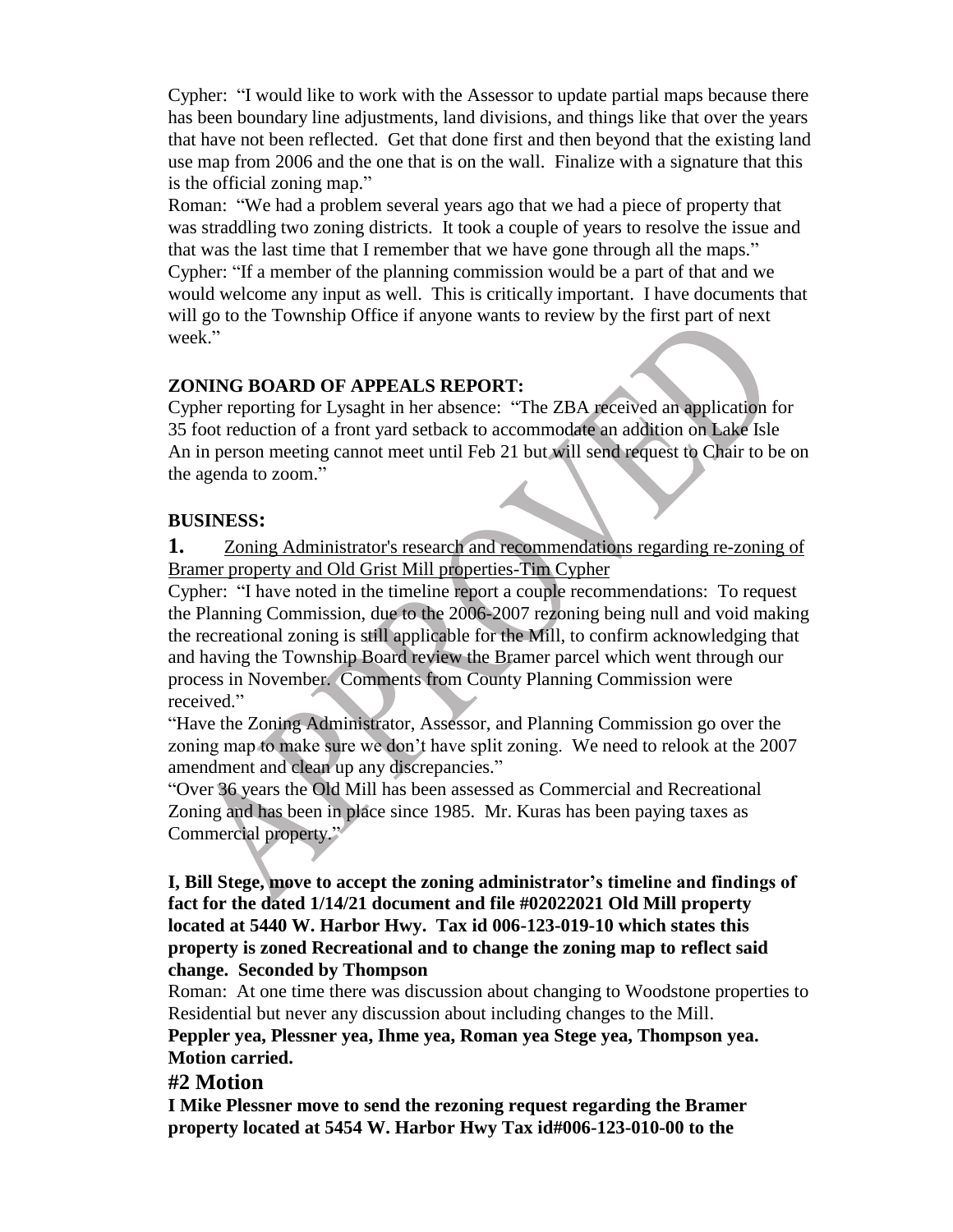**Township Board for their review and action. Seconded by Thompson. Peppler abstain, Thompson yea, Ihme yea, Plessner yea, Stege yea, Roman yea. Motion carried.**

# **2.** Ordinance review sub-committee update (time allowing)

Make ordinances easier to read with a better format. Over the years changes were made so ordinances were easier to read but did not make changes in ordinances. Cypher stated he would like Lysaght to be included in discussions on the topic. The subcommittee can meet by zoom in February.

# **PUBLIC COMMENTS:**

Sylvia Heggan: Her father was original owner of property and she spoke with concerns over not enough community input. Ms. Hagan brought forth examples of the plans when property was to be used as a club house and parking for a future golf course and the community was asked for participation in the planning process. She would like to see a more consistent approach to the whole process.

Polly Jackson: "I appreciate due diligence. It is unfortunate that the map does not reflect accurate zoning." Ms. Jackson requested Commission members 'to comment on how people that are affected will feel.

Roman: "The Grist Mill was always zoned Recreational so there is no confusion there."

Plessner: "Change is tough no matter where it is. If someone purchased one of the 1950's cottages and then built a larger structure than you are accustomed to living next to even though it is zoned appropriately it is difficult. You cannot prevent change."

Peppler: Stated that he believes this plan will be beneficial by a commercial standpoint. "There are other properties that are not right in the downtown area such as Crystal Harbor, On the Narrows Marina and Glencraft Marina. Adding this Museum to Glen Arbor is a wonderful thing. It will not have the same kind of traffic as Arts or Andersons in the summer months. We should be grateful that Turner Booth is going through this process."

Polly Jackson: Feels that people will feel differently who have property that is affected. Stated that she is happy for this mediation so this does not happen again. Paul Holtrop: Responding to Peppler's comments: "In February of 2019 the Planning Commission stated there should not be commercial enterprise in this part of Glen Arbor." Mr. Holtrop feels that not too many people are concerned about a Museum but the 46 Seat restaurant and 21 place parking lot and the Heritage Trails plan to pass through will cause additional traffic. He would like to incorporate all these things together.

Peppler: "The Trail and the Mill are different projects. The Museum has been in planning for a long time. The Heritage Trail is new and is designed to provide bicycles to ride safely through town."

Holtrop: "Planning should look at all projects together."

Roman: "There is no part of the Master plan to not allow the Gris Mill to commercialize**."** 

Holtrop: "There was never a plan for commercial enterprises to be going east out of Glen Arbor."